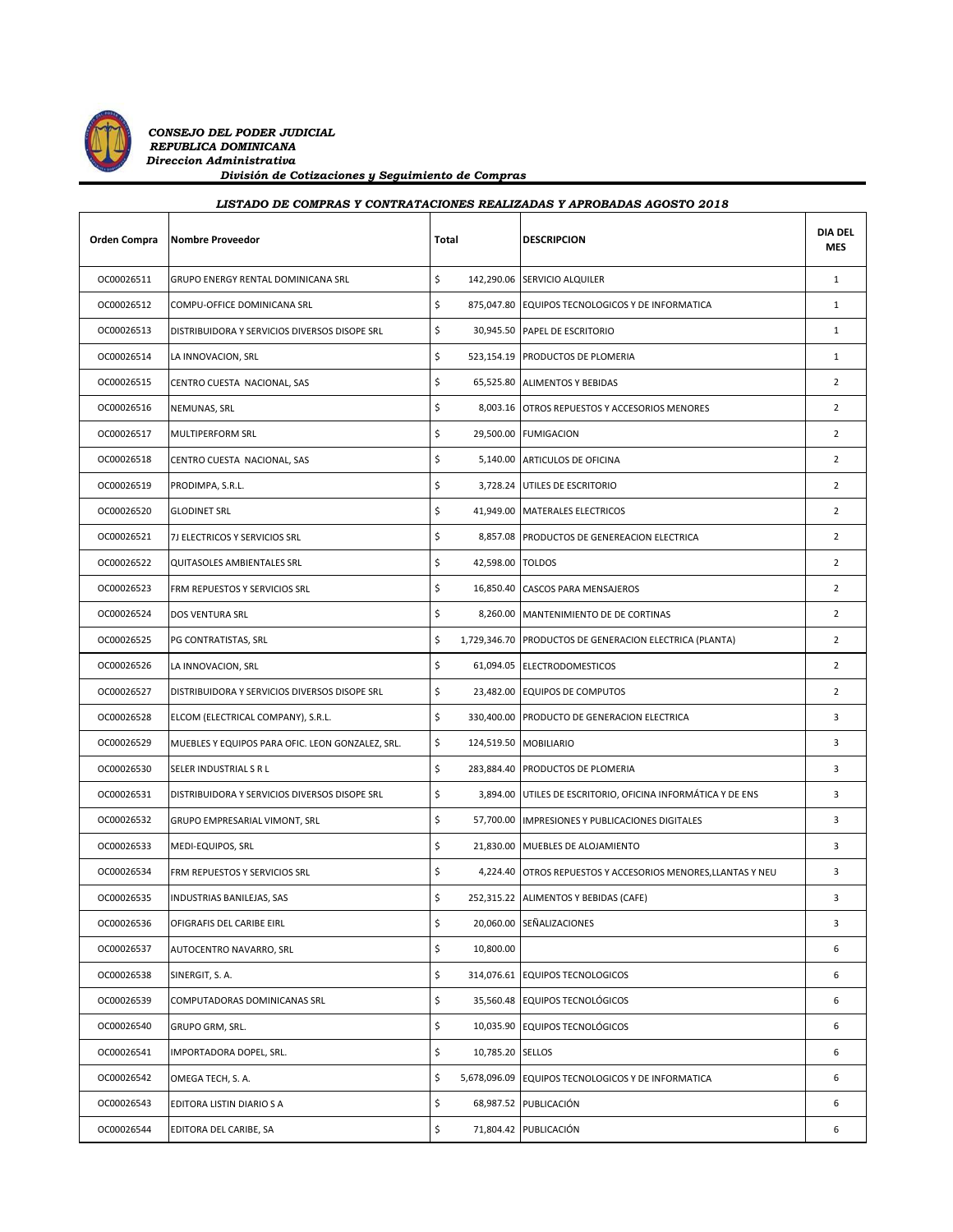

*CONSEJO DEL PODER JUDICIAL REPUBLICA DOMINICANA Direccion Administrativa*

| División de Cotizaciones y Seguimiento de Compras |  |
|---------------------------------------------------|--|
|                                                   |  |

| LISTADO DE COMPRAS Y CONTRATACIONES REALIZADAS Y APROBADAS AGOSTO 2018 |                                                  |                        |                                                         |                       |  |
|------------------------------------------------------------------------|--------------------------------------------------|------------------------|---------------------------------------------------------|-----------------------|--|
| <b>Orden Compra</b>                                                    | <b>Nombre Proveedor</b>                          | Total                  | <b>DESCRIPCION</b>                                      | <b>DIA DEL</b><br>MES |  |
| OC00026545                                                             | GLOBAL IMAGING PRODUCTS, SRL                     | \$<br>204,494.00 TONER |                                                         | 6                     |  |
| OC00026546                                                             | CENTRO CUESTA NACIONAL, SAS                      | \$                     | 10,226.47 ALIMENTOS Y BEBIDAS                           | 8                     |  |
| OC00026547                                                             | CENTRO CUESTA NACIONAL, SAS                      | \$                     | 12,970.68 ALIMENTOS Y BEBIDAS                           | 8                     |  |
| OC00026548                                                             | METRO TECNOLOGIA SRL                             | \$                     | 31,600.40 SERVICIO DE REINSTALACION DE CAMARAS          | 8                     |  |
| OC00026549                                                             | COMERCIAL SANTANA, SRL.                          | \$                     | 28,000.01 RESPUESTO PARA VEH. (GOMAS)                   | 9                     |  |
| OC00026550                                                             | F & G OFFICE SOLUTION SRL                        | \$                     | 11,884.20 MATERIAL GASTABLE (OFICINA)                   | 9                     |  |
| OC00026551                                                             | DISTRIBUIDORA LAUGAMA SRL                        | \$                     | 7,956.60 MATERIAL GASTABLE (OFICINA)                    | 9                     |  |
| OC00026552                                                             | COMPU-OFFICE DOMINICANA SRL                      | \$                     | 207,759.04 MATERIAL GASTABLE (OFICINA)                  | 9                     |  |
| OC00026553                                                             | EVERPRINT TECHNOLOGIES DOMINICANA SRL            | \$                     | 45,724.01 MATERIAL GASTABLE (OFICINA)                   | 9                     |  |
| OC00026554                                                             | F & G OFFICE SOLUTION SRL                        | \$                     | 4,630.32 MATERIAL GASTABLE (OFICINA)                    | 9                     |  |
| OC00026555                                                             | OFFICE SEAT, SRL                                 | \$                     | 1,231.92 ARTICULOS DE OFICINA                           | 9                     |  |
| OC00026556                                                             | CENTRO CUESTA NACIONAL, SAS                      | \$                     | 54,180.00 MOBILIARIOS (SILLA DE LACTAR Y REPOSA PIES)   | 9                     |  |
| OC00026557                                                             | MUEBLES Y EQUIPOS PARA OFIC. LEON GONZALEZ, SRL. | \$                     | 23,033.60 MOBILIARIOS (MESA LATERAL)                    | 9                     |  |
| OC00026558                                                             | LA INNOVACION, SRL                               | \$                     | 10,456.00 ELECTRODOMESTICOS (LAMPARA DE MESA)           | 9                     |  |
| OC00026559                                                             | EDITORA LISTIN DIARIO S A                        | \$                     | 68,987.52 PUBLICACIÓN                                   | 9                     |  |
| OC00026560                                                             | EDITORA DEL CARIBE, SA                           | \$                     | 71,804.42 PUBLICACIÓN                                   | 9                     |  |
| OC00026561                                                             | REFRICENTRO LOS PRADOS, SRL.                     | \$                     | 168,215.00 ARTICULOS DE PLASTICO Y MATERALES ELECTRICOS | 10                    |  |
| OC00026562                                                             | 2P TECHNOLOGY, SRL                               | \$                     | 468,902.50 EQUIPOS TECNOLOGICOS Y SUS MATERIALES        | 10                    |  |
| OC00026563                                                             | PRODUCTIVE BUSINESS SOLUTIONS DOMINICANA SAS     | \$<br>277,300.00 TONER |                                                         | 10                    |  |
| OC00026564                                                             | CENTRO CUESTA NACIONAL, SAS                      | \$                     | 255,140.00 ELECTRODOMESTICOS                            | 10                    |  |
| OC00026565                                                             | LA INNOVACION, SRL                               | \$                     | 74,368.00 ELECTRODOMESTICOS                             | 10                    |  |
| OC00026566                                                             | DISTRIBUIDORA CORRIPIO, SAS                      | \$                     | 71,322.59 ELECTRODOMESTICOS                             | 10                    |  |
| OC00026567                                                             | MATERIALES ELECTS. DE CONSTRUCC. Y REFRIG S A    | \$                     | 173,769.75 EQUIPO DE REFRIGERACION Y MATERIALES         | 13                    |  |
| OC00026568                                                             | REFRICENTRO RUBIERA, SRL.                        | \$<br>155,669.94       | EQUIPOS Y MATERIALES DE REFRIGERACION                   | 13                    |  |
| OC00026569                                                             | 7J ELECTRICOS Y SERVICIOS SRL                    | \$<br>116,883.72       | PRODUCTOS DE GENERACION ELECTRICA                       | 13                    |  |
| OC00026570                                                             | FERRETERIA GOFAM S R L                           | \$<br>39.446.81        | MATERIALES DE LIMPIEZA                                  | 13                    |  |
| OC00026571                                                             | HERMOSILLO COMERCIAL SRL                         | \$<br>638,902.13       | MATERIAL GASTABLE (LIMPIEZA)                            | 13                    |  |
| OC00026572                                                             | ONE WM EIRL                                      | \$<br>42,480.00        | MATERIAL GASTABLE (LIMPIEZA)                            | 13                    |  |
| OC00026573                                                             | <b>MADEINSA SRL</b>                              | \$<br>110,326.70       | MATERIALES DE LIMPIEZA                                  | 13                    |  |
| OC00026574                                                             | <b>ECOQUIMICA RLP SRL</b>                        | \$<br>11,900.60        | MATERIAL GASTABLE DE LIMPIEZA                           | 13                    |  |
| OC00026575                                                             | F & G OFFICE SOLUTION SRL                        | \$<br>146,556.00       | MATERIALES DE LIMPIEZA                                  | 13                    |  |
| OC00026576                                                             | OFIGRAFIS DEL CARIBE EIRL                        | \$<br>56,197.50        | <b>LAMINADO</b>                                         | 14                    |  |
| OC00026577                                                             | REID & COMPANIA, S. A.                           | \$<br>15,200.00        | REPUESTOS PARA VEHICULOS (GOMAS)                        | 14                    |  |
| OC00026578                                                             | REID & COMPANIA, S. A.                           | \$<br>30,600.00        | REPUESTO PARA VEH.                                      | 15                    |  |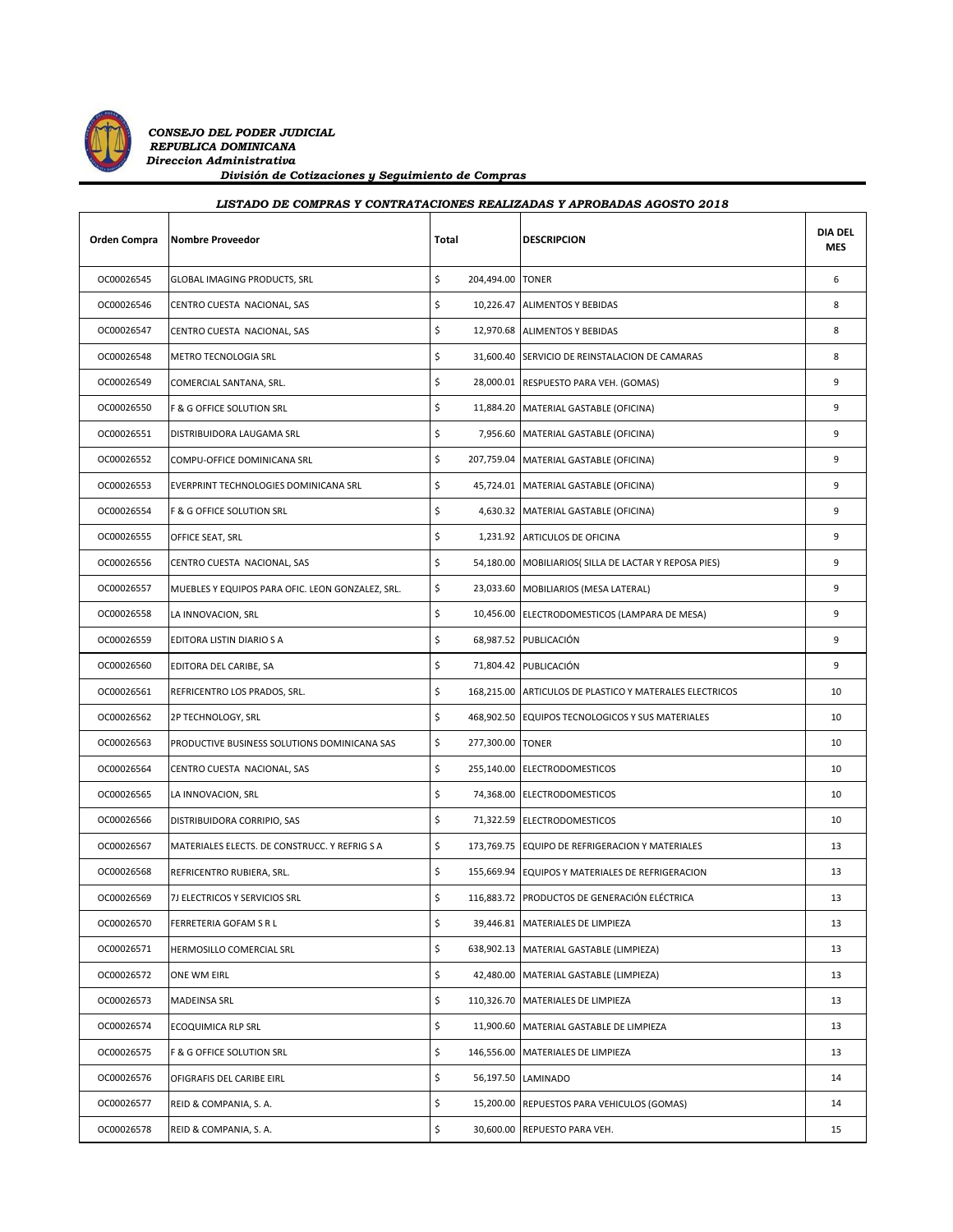

 *CONSEJO DEL PODER JUDICIAL REPUBLICA DOMINICANA Direccion Administrativa División de Cotizaciones y Seguimiento de Compras*

| LISTADO DE COMPRAS Y CONTRATACIONES REALIZADAS Y APROBADAS AGOSTO 2018 |                                                     |                    |                  |                                                             |                              |
|------------------------------------------------------------------------|-----------------------------------------------------|--------------------|------------------|-------------------------------------------------------------|------------------------------|
| <b>Orden Compra</b>                                                    | <b>Nombre Proveedor</b>                             | Total              |                  | <b>DESCRIPCION</b>                                          | <b>DIA DEL</b><br><b>MES</b> |
| OC00026579                                                             | EXODO SOLUCIONES, SRL.                              | \$                 | 1,180.00         | MANTENIMIENTO DE EQUIPOS (FOTOCOPIADORA)                    | 15                           |
| OC00026580                                                             | 7J ELECTRICOS Y SERVICIOS SRL                       | \$                 |                  | 19,304.68 PRODUCTOS DE GENERACION ELECTRICA                 | 15                           |
| OC00026581                                                             | SELER INDUSTRIAL S R L                              | \$                 |                  | 4,714.10 PRODUCTOS DE GENERACION ELECTRICA                  | 15                           |
| OC00026582                                                             | FERRETERIA M & A SRL                                | \$                 |                  | 22,147.42 PRODUCTOS FERRETEROS                              | 15                           |
| OC00026583                                                             | OFFITEK, SRL                                        | \$                 |                  | 2,067.71 UTILES DE ESCRITORIO, OFICINA INFORMÁTICA Y DE ENS | 15                           |
| OC00026584                                                             | P & V MOVIL COMERCIAL, SRL                          | \$                 |                  | 395,252.80 PRODUCTOS DE EBANISTERIA (MADERA CAOBA)          | 15                           |
| OC00026585                                                             | GRUPO EMPRESARIAL VIMONT, SRL                       | \$                 | 944.00           | <b>IMPRESIONES</b>                                          | 15                           |
| OC00026586                                                             | IMPORTADORA DOPEL, SRL.                             | \$                 | 8,897.20         | UTILES DE ESCRITORIO, OFICINA INFORMÁTICA Y DE ENS          | 15                           |
| OC00026587                                                             | V ENERGY, S.A.                                      | \$                 | 750,000.00       | <b>COMBUSTIBLE</b>                                          | 15                           |
| OC00026588                                                             | DISTRIBUIDORA Y SERVICIOS DIVERSOS DISOPE SRL       | \$                 | 129,800.00       | MATERIAL GASTABLE DE OFICINA                                | 15                           |
| OC00026589                                                             | ANTONIO P HACHE & CO SAS                            | \$                 | 59,859.65        | PRODUCTOS VARIOS FERRETERO                                  | 15                           |
| OC00026590                                                             | VIAMAR, S. A.                                       | \$                 |                  | 5,114.12 REPUESTOS PARA VEHICULOS (BATERIA)                 | 17                           |
| OC00026591                                                             | 2P TECHNOLOGY, SRL                                  | \$                 |                  | 44,838.82 EQUIPOS TECNOLOGICOS Y SUS MATERIALES             | 17                           |
| OC00026592                                                             | GRUPO GRM, SRL.                                     | \$                 |                  | 21,985.87 EQUIPOS TECNOLOGICOS Y SUS MATERIALES             | 17                           |
| OC00026593                                                             | <b>IQTEK SOLUTIONS, SRL</b>                         | \$                 |                  | 1,053,611.11 EQUIPOS TECNOLOGICOS Y DE INFORMATICA          | 17                           |
| OC00026594                                                             | CENTRO CUESTA NACIONAL, SAS                         | \$                 |                  | 4,405.50 ALIMENTOS Y BEBIDAS                                | 17                           |
| OC00026595                                                             | SOLUCIONES COMERCIALES E INDUSTRIALES GRUPO SCI SRL | \$                 |                  | 255,976.34 PRODUCTO DE GENERACION ELECTRICA                 | 17                           |
| OC00026596                                                             | DIGISI, SRL                                         | \$                 |                  | 70,211.18 EQUIPOS AUDIOVISUALES                             | 17                           |
| OC00026597                                                             | DANILO MUSIC, SRL                                   | \$                 |                  | 54,185.60 EQUIPOS AUDIOVISUALES                             | 17                           |
| OC00026598                                                             | COMPUTADORAS DOMINICANAS SRL                        | \$                 |                  | 35,223.00 EQUIPOS AUDIOVISUALES                             | 17                           |
| OC00026599                                                             | <b>GLODINET SRL</b>                                 | \$                 |                  | 1,003.00 EQUIPOS AUDIOVISUALES                              | 17                           |
| OC00026600                                                             | AVELINO ABREU, SAS                                  | \$                 |                  | 31,534.32 REPUESTOS PARA VEHICULOS (GOMAS)                  | 17                           |
| OC00026601                                                             | REID & COMPANIA, S. A.                              | \$                 |                  | 29,200.00 REPUESTO DE VEHICULOS (GOMAS)                     | 17                           |
| OC00026602                                                             | MARIA DEL CARMEN DE LOS SANTOS                      | \$                 |                  | 12,095.00 ALIMENTOS Y BEBIDAS                               | 17                           |
| OC00026603                                                             | TONER DEPOT INTERNATIONAL A. R. C., SRL,            | \$                 | 709,400.19 TONER |                                                             | 17                           |
| OC00026604                                                             | TONER DEPOT INTERNATIONAL A. R. C., SRL,            | \$                 | 709,400.19 TONER |                                                             | 17                           |
| OC00026605                                                             | TONER DEPOT INTERNATIONAL A. R. C., SRL,            | $\mathsf{\hat{S}}$ | 709,400.19 TONER |                                                             | 17                           |

OC00026606 HILARIO MALAQUIAS, SRL. \$ 31,683.00 TEXTILES (UNIFORMES) 32,683.00 TEXTILES (UNIFORMES) OC00026607 GRUPO GRM, SRL.  $\begin{vmatrix} 5 & 42,451.30 \end{vmatrix}$  MATERALES ELECTRICOS, PRODUCTOS FERROSOS YHERRAMIE 20 OC00026608 FERRETERIA POPULAR, SRL \$56,192.78 PRODUCTOS FERROSOS, MATERALES ELECTRICOS, OTROS EQU 20 OC00026609 COMERCIAL FERRETERO E PEREZ SRL  $\vert$  \$ 8,713.12 PRODUCTOS FERROSOS Y HERRAMIENTAS MENORES 20 OC00026610 COMPU LETRAS DESIGNS SRL 20 OC00026611 DIGISI, SRL \$ 410,852.40 EQUIPOS TECNOLÓGICOS Y DE INFORMÁTICA 20 OC00026612 EDITORA CORRIPIO, SAS  $\begin{bmatrix} 5 & 1,522,200.00 & \text{PAPEL BOND 8 1/2 X 11 \end{bmatrix}$  20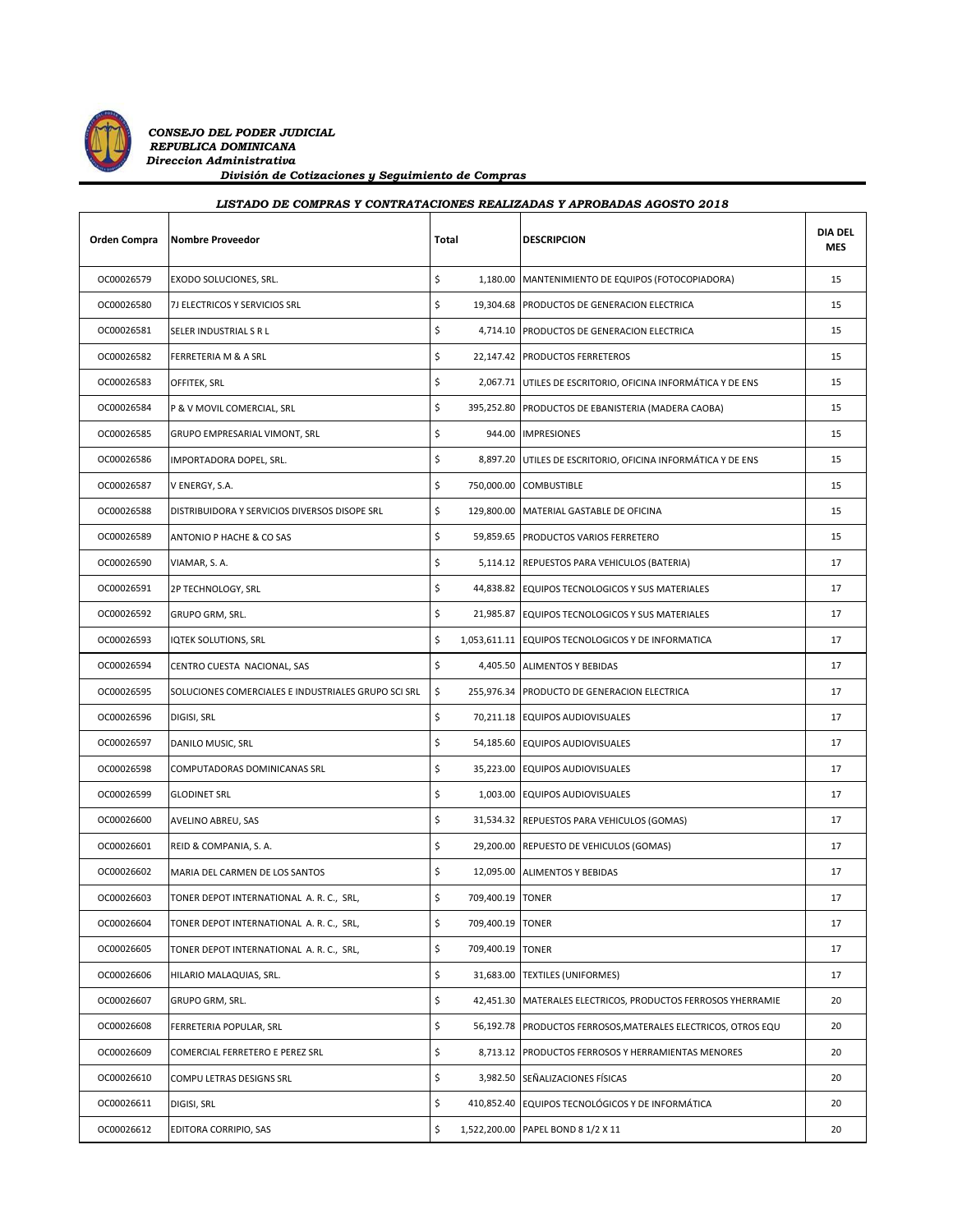

*CONSEJO DEL PODER JUDICIAL REPUBLICA DOMINICANA Direccion Administrativa División de Cotizaciones y Seguimiento de Compras*

| LISTADO DE COMPRAS Y CONTRATACIONES REALIZADAS Y APROBADAS AGOSTO 2018 |                                                  |       |                                                              |                              |  |
|------------------------------------------------------------------------|--------------------------------------------------|-------|--------------------------------------------------------------|------------------------------|--|
| Orden Compra                                                           | <b>Nombre Proveedor</b>                          | Total | <b>DESCRIPCION</b>                                           | <b>DIA DEL</b><br><b>MES</b> |  |
| OC00026613                                                             | PRAMAC CARIBE, SRL                               | \$    | 1,216,845.35 PRODUCTOS DE GENERACIÓN ELÉCTRICA               | 20                           |  |
| OC00026614                                                             | FERRETERIA POPULAR, SRL                          | \$    | 826.00 OTROS REPUESTOS Y ACCESORIOS MENORES                  | 20                           |  |
| OC00026615                                                             | DISTRIBUIDORA Y SERVICIOS DIVERSOS DISOPE SRL    | \$    | 11,859.00 UTILES DE ESCRITORIO, OFICINA INFORMÁTICA Y DE ENS | 21                           |  |
| OC00026616                                                             | AMANA COMERCIAL, SRL                             | \$    | 6,195.00 MATERALES ELECTRICOS Y EQUIPO DE GENERACIÓN ELÉCTR  | 21                           |  |
| OC00026617                                                             | DISTRIBUIDORA O & B SRL                          | \$    | 7,434.00 CORTINA                                             | 21                           |  |
| OC00026618                                                             | MANUEL CORRIPIO S A S                            | \$    | 38,000.00 PRODUCTO FERRETERO (TUBO DE HIERRO)                | 21                           |  |
| OC00026619                                                             | <b>REFRICOMFORT SRL</b>                          | \$    | 12,944.97 EQUIPOS DE REFRIGERACION Y MATERIALES              | 21                           |  |
| OC00026620                                                             | MATERIALES INDUSTRIALES, SAS                     | \$    | 15,930.00 PRODUCTOS DE GENERACION ELECTRICA (MANTENEDOR CARG | 22                           |  |
| OC00026621                                                             | E & G UNIVERSAL PROMOTION, SRL                   | \$    | 10,354.50 TEXTILES (POLOS)                                   | 22                           |  |
| OC00026622                                                             | BATISSA, SRL.                                    | \$    | 17,947.80 TEXTILES (PANTALONES JEANS)                        | 22                           |  |
| OC00026623                                                             | CENTRO CUESTA NACIONAL, SAS                      | \$    | 8,878.40 ALIMENTOS Y BEBIDAS                                 | 22                           |  |
| OC00026624                                                             | 7J ELECTRICOS Y SERVICIOS SRL                    | \$    | 15,554.03 MATERIALES FERRETEROS                              | 22                           |  |
| OC00026625                                                             | LA INNOVACION, SRL                               | \$    | 23,879.99 ELECTRODOMESTICOS                                  | 22                           |  |
| OC00026626                                                             | MUEBLES Y EQUIPOS PARA OFIC. LEON GONZALEZ, SRL. | \$    | 104,607.00 MOBILIARIO (SILLERIA)                             | 22                           |  |
| OC00026627                                                             | COMPU-OFFICE DOMINICANA SRL                      | \$    | 89,186.76 MOBILIARIO (SILLERIA)                              | 22                           |  |
| OC00026628                                                             | COMPU-OFFICE DOMINICANA SRL                      | \$    | 89,186.76 MOBILIARIO (SILLERIA)                              | 22                           |  |
| OC00026629                                                             | FLOW, SRL                                        | \$    | 877,577.52 MUEBLES DE OFICINA Y ESTANTERÍA                   | 27                           |  |
| OC00026630                                                             | INDUSTRIAS BANILEJAS, SAS                        | \$    | 249,465.27 ALIMENTOS Y BEBIDAS                               | 27                           |  |
| OC00026631                                                             | CENTRO CUESTA NACIONAL, SAS                      | \$    | 22.699.00 ALIMENTOS Y BEBIDAS                                | 27                           |  |
|                                                                        |                                                  |       |                                                              |                              |  |

| OC00026632 | <b>METALGAS SRL</b>                                  | \$ | 33.563.75 EQUIPOS DE REFERIGERACION (NEVERA EXHIBIDORA) | 27 |
|------------|------------------------------------------------------|----|---------------------------------------------------------|----|
| OC00026633 | <b>FERRETERIA M &amp; A SRL</b>                      | \$ | 7,906.00 PRODUCTOS FERRETEROS                           | 28 |
| OC00026634 | <b>REFRICOMFORT SRL</b>                              | \$ | 56,909.96 EQUIPOS DE REFRIGERACION Y MATERIALES         | 28 |
| OC00026635 | DIMENSIONES ELECTRICAS SIN LIMITES SRL               | \$ | 255,765.00 PRODUCTOS DE GENERACION ELECTRICA            | 28 |
| OC00026636 | PROLIMPISO, SRL                                      | \$ | 77,568.48 MATERIALES DE LIMPIEZA                        | 28 |
| OC00026637 | <b>LUNARTIC SRL</b>                                  | \$ | 67,628.16 MATERIALES DE LIMPIEZA                        | 28 |
| OC00026638 | <b>COMPU LETRAS DESIGNS SRL</b>                      | \$ | 5.310.00 SEÑALIZACIONES FISICAS                         | 28 |
| OC00026639 | TRACE INTERNATIONAL, SRL                             | \$ | 224,624.98 PRODUCTO DE GENERACION ELECTRICA             | 28 |
| OC00026640 | <b>METALGAS SRL</b>                                  | \$ | 67,127.50 EQUIPOS DE REFRIGERACION (NEVERA EXHIBIDORA)  | 29 |
| OC00026641 | REID & COMPANIA, S. A.                               | Ŝ. | 29,999.99 LLANTAS Y NEUMÁTICOS                          | 29 |
| OC00026642 | <b>FERRETERIA M &amp; A SRL</b>                      | \$ | 15,410.80 PRODUCTO DE GENERACION ELECTRICA              | 29 |
| OC00026643 | <b>IMPRESOS ANCO, SRL</b>                            | Ŝ. | 12.980.00 UTILES DE ESCRITORIO                          | 29 |
| OC00026644 | MOREL SUPLIDORES INDUSTRIALES, SRL                   | \$ | 53,619.20 PRODUCTO DE GENERACION ELECTRICA              | 29 |
| OC00026645 | <b>DISTRIBUIDORA Y SERVICIOS DIVERSOS DISOPE SRL</b> | \$ | 7,481.20 UTILES DE ESCRITORIO                           | 29 |
| OC00026646 | <b>GRUPO ENERGY RENTAL DOMINICANA SRL</b>            | \$ | 142,290.06 PRODUCTOS DE GENERACION ELECTRICA            | 29 |